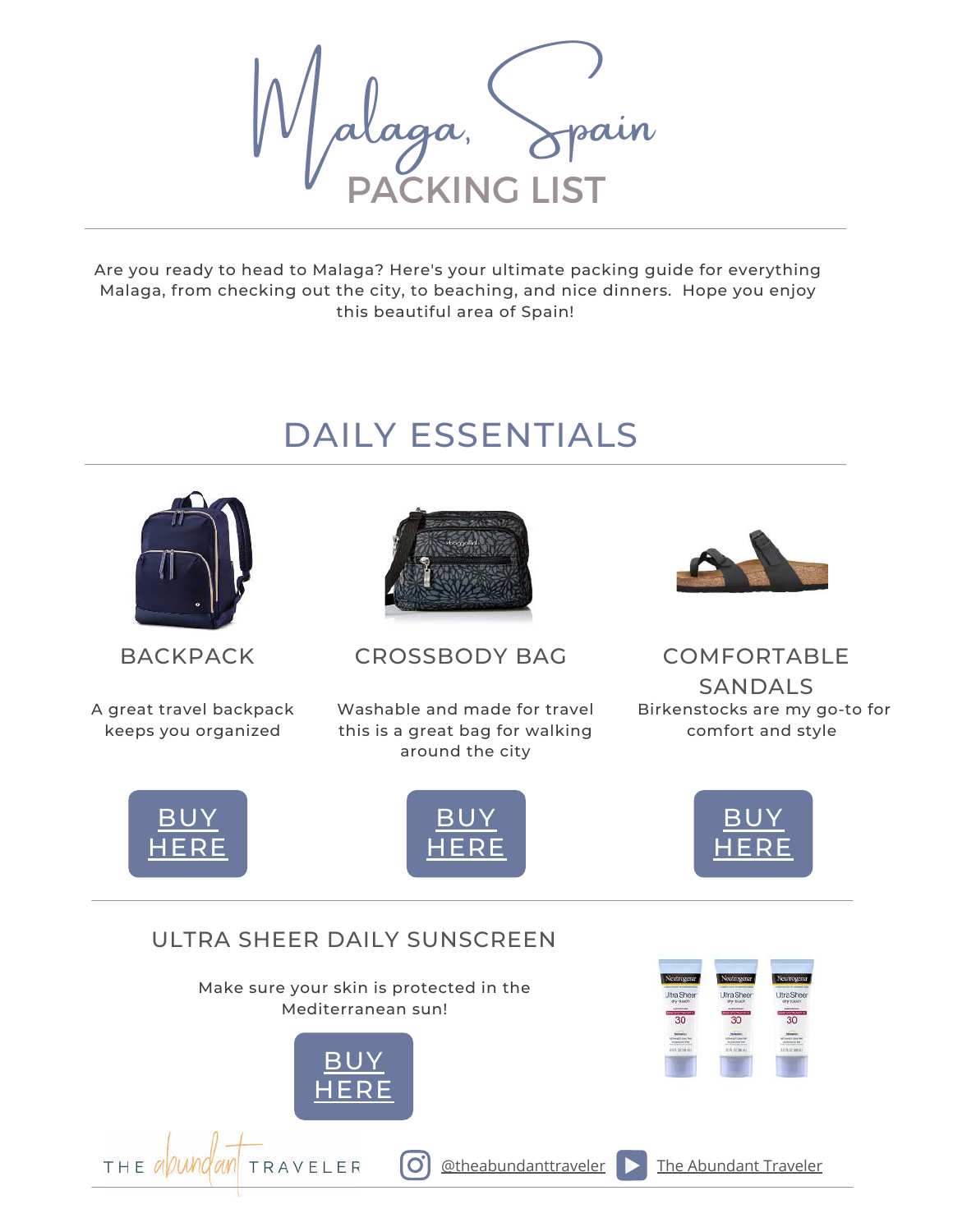# CLOTHES PACKING LIST



WRAP DRESS

A cute flowy dress is great for day or night.





SILK DRESS

A nice dress for a fancy night out.

[BUY](https://amzn.to/3xKEODJ) [HERE](https://amzn.to/3xKEODJ)



COMFORTABLE BELTED PANTS

Comfort and style in one with these pants.





SHORT FLORAL **DRESS** 

Comfortable and with lots of organization, this day pack is great.





LOUNGE SET

Great for the airplane, hotel room, and more.





JEAN **SHORTS** 

A great staple for warm weather locations.

> [BUY](https://amzn.to/3EiudlX) **[HERE](https://amzn.to/3EiudlX)**

> > $\overline{O}$



BASIC BLACK TANK

A must have for beach travel and to layer.

> [BUY](https://amzn.to/3ofuTCN) [HERE](https://amzn.to/3ofuTCN)



Great for daytime walking, and with a dress at night.

WEDGE SANDAL





 $\boxed{\text{otheabundanttraveler}}$  [The Abundant Traveler](https://www.youtube.com/channel/UCH-u_k-LZ2TeX2KwydzeRKw)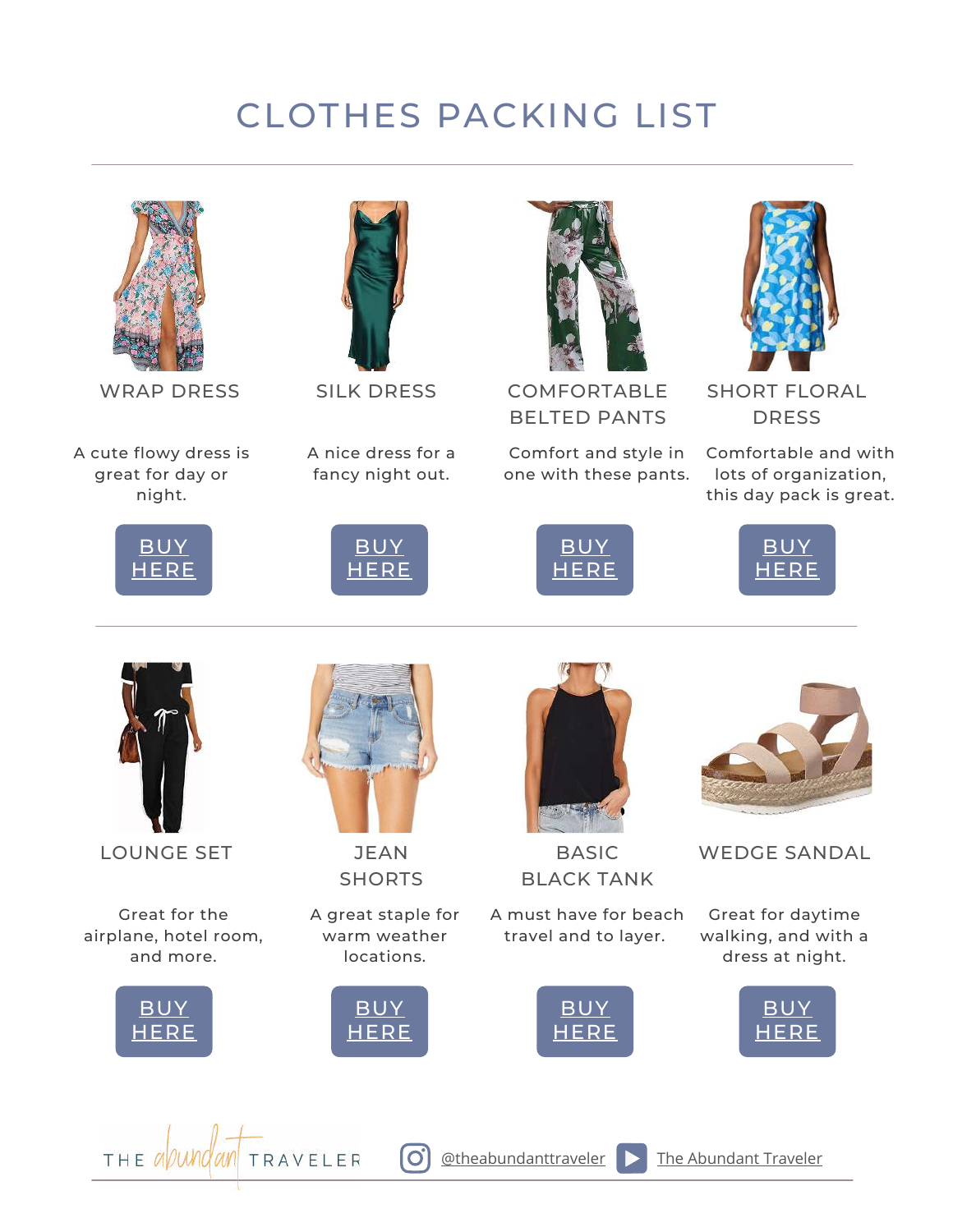# CLOTHES PACKING LIST



## STYLISH BASIC TEE

Stylish and comfortable, this is great to pair with anything.





#### PRINTED SHORTS

Spice things up a bit with a fun printed short.



**[BUY](https://amzn.to/3lv50xc)** [HERE](https://amzn.to/3lv50xc)



## CUTE BLOUSE

How cute is this white blouse? Light and airy this will pair with your shorts or pants.



#### JEAN LEGGINGS

These look just like nice jeans, but with the comfort of a legging. Easy to dress up or down.



## WAFFLE KNIT TANK

Another great basic for warm weather!



## DRESSY SHORTS

It's nice to have a dressy pair of shorts for beach vacations to stay cool and stylish.



## ESPADRILLE SANDAL

A fancier shoe for nice dinners out on the town. [BUY](https://amzn.to/3IeHr5m)





## SOFT SCARF

A nice scarf can act as a shawl when you get chilly and a fashion accessary in one.















[BUY](https://amzn.to/3rDeCJY) [HERE](https://amzn.to/3rDeCJY)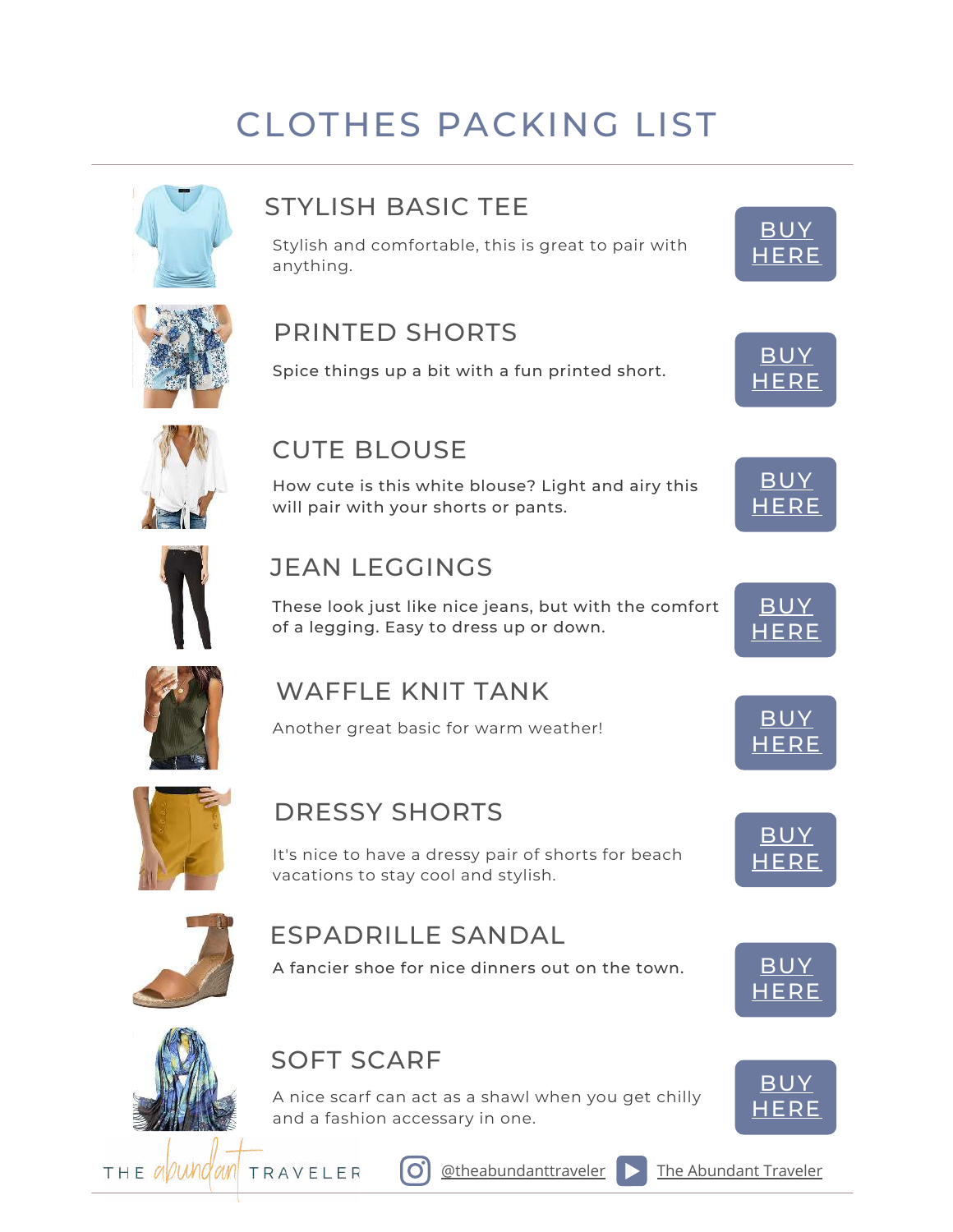# CLOTHES PACKING LIST CONT'D



## FLORAL TEE

A cute floral shirt for day or night.



#### BEACHY T-SHIRT

Comfortable shoes for explore are a definite must!



[HERE](http://b08ymmknk5/)

[BUY](https://amzn.to/2ZOaATH) HERI

[BUY](https://amzn.to/3da5MLD) [HERE](https://amzn.to/3da5MLD)



#### ACTIVE SKORT

The most versatile piece of clothing. Wear it for walking or hiking and still look stylish.



#### FLIP FLOPS

You'll need flip flops for poolside or the beach. [BUY](https://amzn.to/2ZLw1Vo)



# LIGHT SWEATER

A light sweater is nice for cooler days or nights.



**[HERE](https://amzn.to/2ZLw1Vo)** 

# EXTRAS



#### BUG SPRAY

Keep yourself protected from bugs on your trip.